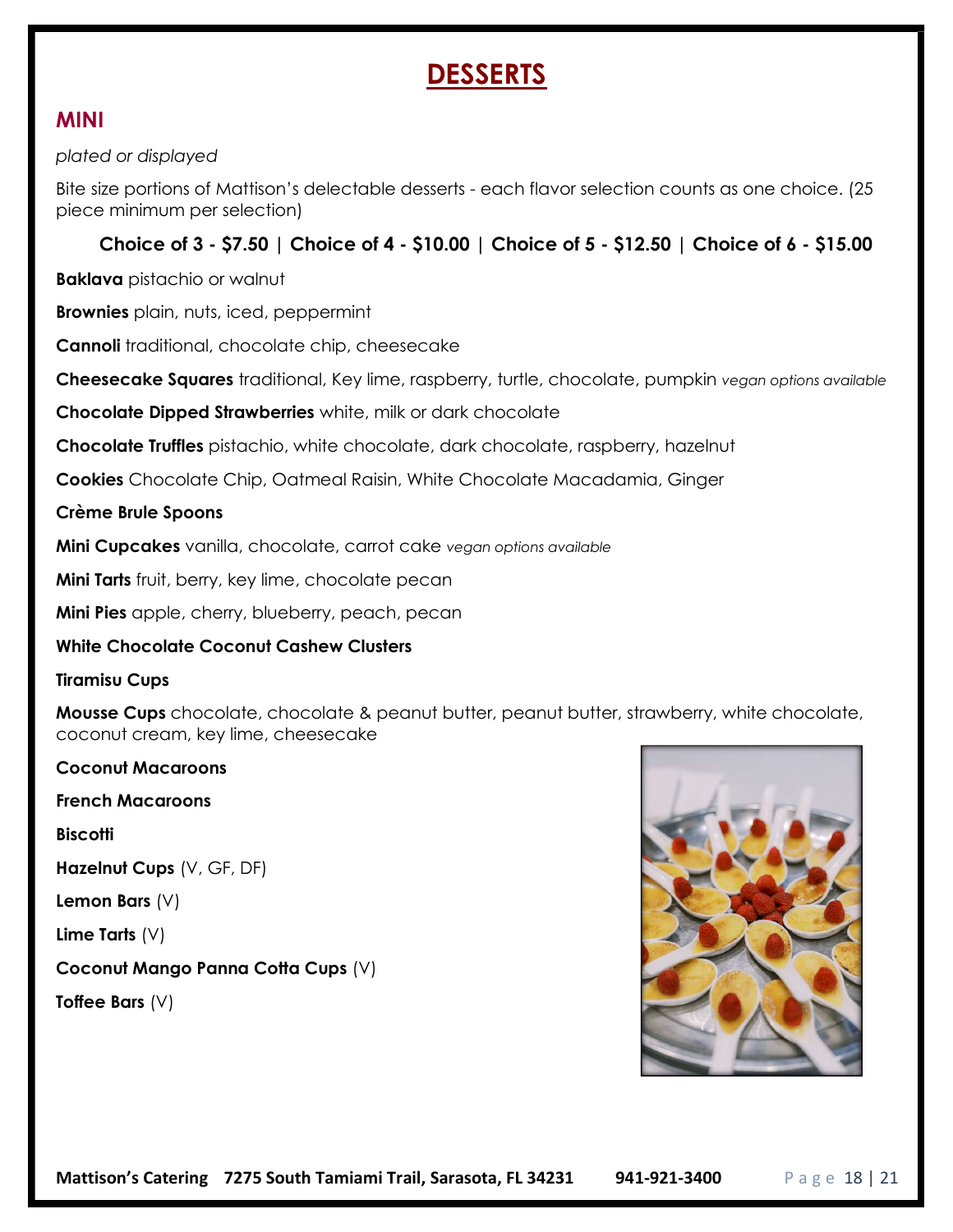# **DESSERTS**

## PLATED

**Cherry Bomb** milk chocolate mousse with a balsamic and port wine glazed cherry center in a crispy dark chocolate shell and a tart cherry coulis

Cheesecake traditional, Key lime, raspberry, turtle, chocolate, pumpkin

Warm Chocolate Espresso Torte flourless chocolate torte flavored with espresso (GF)

Crème Brule (GF)

Key Lime Pie

Roasted Pear & Croissant Bread Pudding

White and Dark Chocolate Banana Bread Pudding with caramel sauce and Belgian chocolate drizzle

**Zabaglione Frutti di Bosco** fragrant pastry base filled with pastry cream then decorated with a rich assortment of black & red currants & raspberries and zabaglione cream

## STATIONS

### \*Additional Attendant Needed

**Bananas Foster** fresh cut bananas, caramelized brown sugar, cinnamon and creme fraiche flambeed in a crepe with imported dark rum and banana liqueur and topped with fresh sweetened whipped cream

Gelato vanilla and chocolate gelato with chocolate and rainbow sprinkles, M&Ms, Oreos, chocolate and caramel sauce, fresh strawberries, walnuts, and whipped cream

Flambéed Crepe Station savory or sweet

**Smores** graham crackers, marshmallows, chocolate and loads of fun